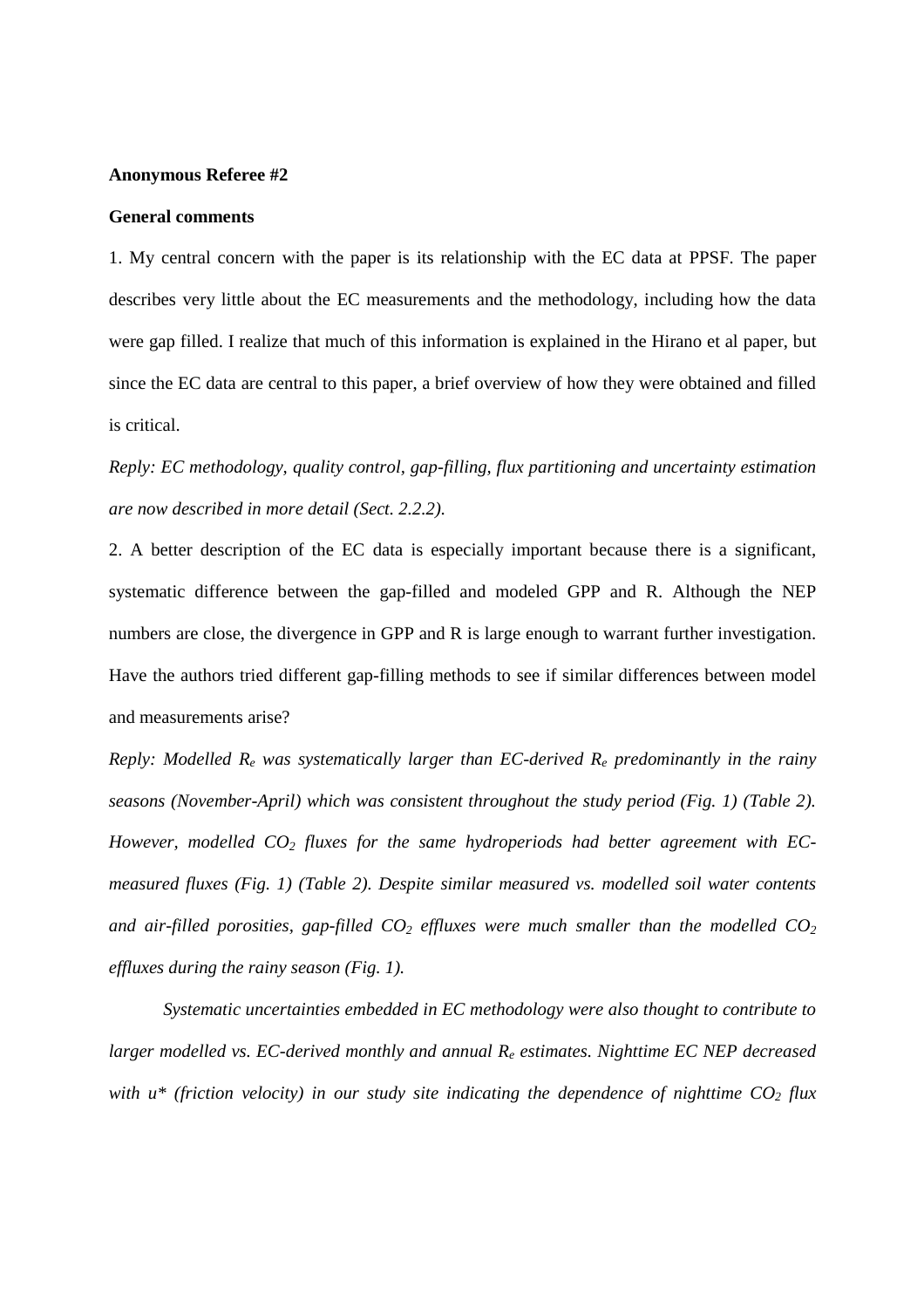*measurements on above-canopy turbulent mixing. However, biological production of CO2 by plant and microbial respiration was independent of u\* in the model. Thus low u\* threshold can induce substantial underestimation of EC-derived Re estimates particularly in tropical rainforest ecosystems which are not in the case of the modelled Re estimates.* 

 *Larger modelled vs. gap-filled Re contributed to larger modelled vs. gap-filled annual GPP (Fig. 8) (Table 3). In EC datasets, GPP was derived from extrapolated daytime Re (Sect. 2.2.2) and hence smaller gap-filled vs. modelled nighttime Re would cause smaller EC-derived GPP. Unlike EC-derived Re that is used to calculate EC-derived GPP, modelled Re was driven by modelled GPP through fixed C products and through root exudates and litterfall. A further cause of smaller EC-derived vs. modelled GPP could have been the incomplete (~80%) energy balance closure in EC measurements vs. complete energy balance closure in the model, which would reduce EC-derived ET and also possibly GPP (Table 3).* 

*All of these above mentioned sources of larger modelled vs. EC-derived Re and GPP estimates were related to EC methodology and gap-filling. These larger modelled vs. EC-derived Re and GPP aggregates, however, could not be resolved in our modelling since, unlike EC datasets, every single mole of CO2 that was modelled from fundamental ecosystem processes was counted in the modelled C budget (Please see Sect. 4.2 for further details).*

3. Section 2.2.4 discusses how water table depth is modeled in ecosys. The drivers of vertical exchanges are clear, and the description of how lateral flows are calculated according to distance, hydraulic gradient, and external WTD makes sense. How this is applied in this paper needs to be better clarified. If the external WTD is 0.45m below the surface, how far away is that external WTD, and what sort of lateral flow arises as a result? And what sort of role does this play in the site's overall water balance?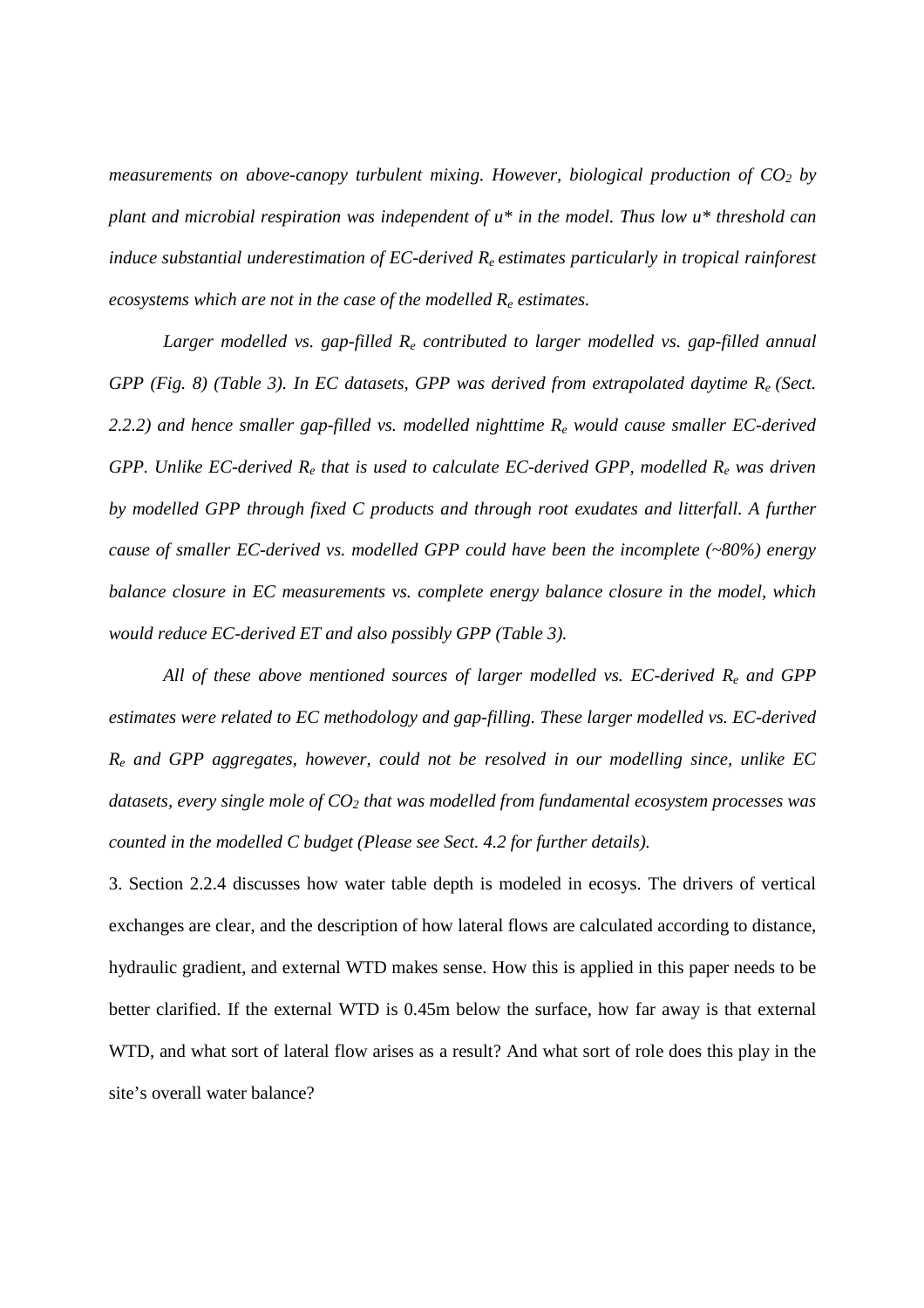*Reply: A brief description of how WTD was simulated is now included (Sects. 2.2.6). The effects of interannual variations in WTD in ecosystem annual water balance (evapotranspiration (ET) and drainage (Q)) are now described briefly (Sect. 3.4) (Table 3). However, simulation of seasonal variation in hydrology and its effects on surface energy exchange that was a part of this modelling effort are described in detail in a concurrent paper which is currently under review. This paper is cited in the manuscript.*

4. The drained vs. undrained simulation investigates a very important scientific problem with big policy implications. Why isn't the simulation in the results section? It seems that sections 4.5 and 4.6 should at least in part be in section 3.

*Reply: Results from drained vs. undrained simulation are now introduced in the result section (Sect. 3.5) and then discussed in the discussion section (Sect. 4.3).*

## **Specific comments**

Figures: Figures 1-4 would benefit if the x-axis read "Day of year 2002", etc. as the year is buried in the long caption text.

## *Reply: Done (Figs. 2-5).*

Abstract: you may wish to point out the source/sink directionality for NEP for those of us who usually work in NEE

*Reply: Sign convention of NEP is now included.*

13357 L27-13358 L2 This very long sentence needs to be broken up into more digestible chunks – all the ideas are important, but it's hard to pick apart. i.e. "Due to differences in dominant vegetation, the effects of WTD on productivity are very different in tropical peatlands than temperate and boreal peatlands. The mosses common in temperate and boreal peatlands have